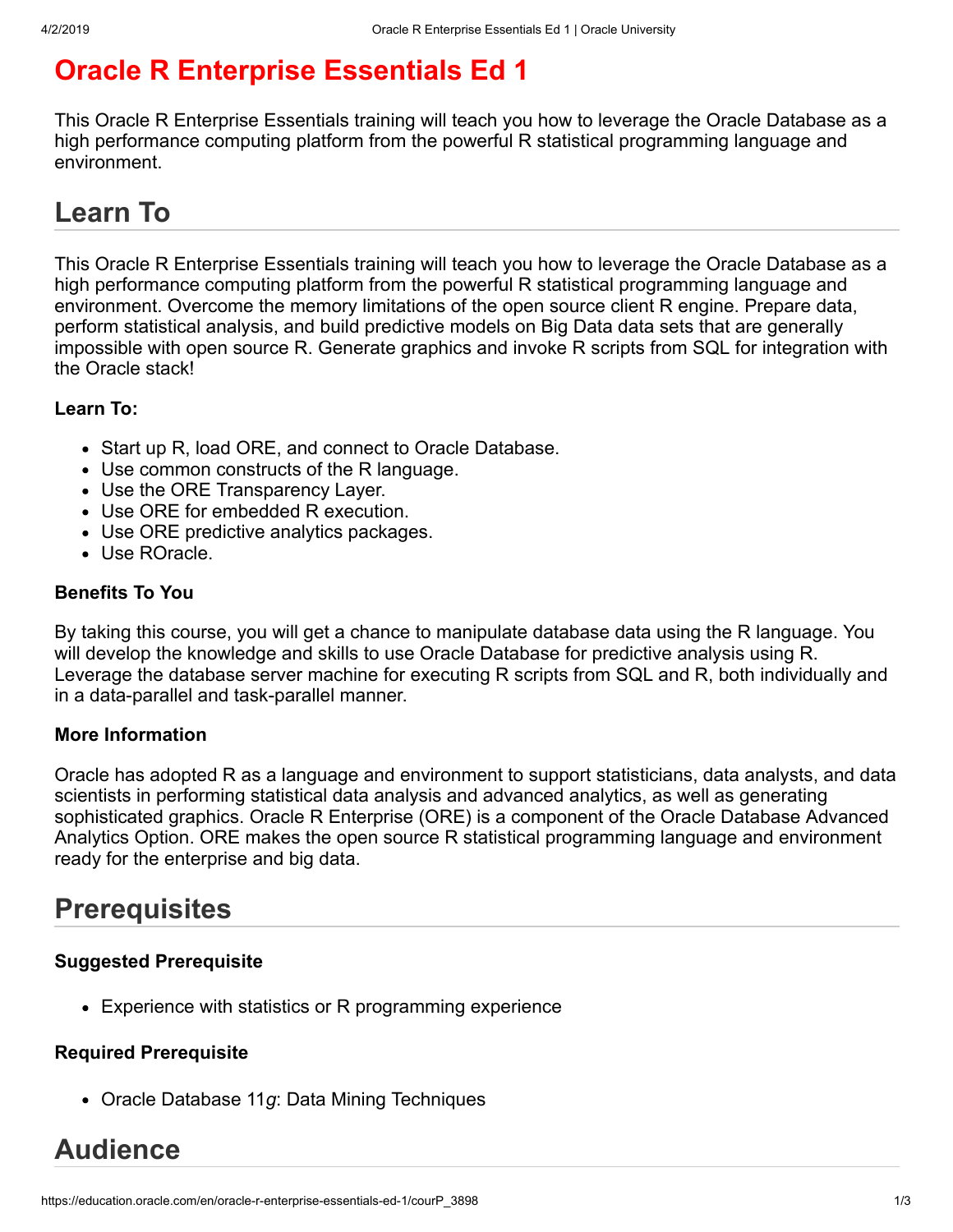- Data Scientist
- Statistician

# **Course Objectives**

- Start up R, load ORE, and connect to Oracle Database
- Apply R Language Basics
- Use the ORE Transparency Layer
- Use ORE for embedded R execution
- Use ORE predictive analytics packages
- Interact directly with Oracle Database objects using ROracle

# **Course Topics**

### **Introducing Oracle R Enterprise**

- Oracle's Strategy for R
- Using R: What, Who, and Why?
- R User Interfaces

### **Getting Started with ORE**

- Starting R and Loading ORE
- Basic Database Interaction with ORE
- Prerequisites for Using ORE

### **Introducing the R Language and Environment**

- Accessing R Help
- R language basics
- Debugging with R

### **Producing Graphs in R and ORE**

- R Graphics Packages
- R Graph Types
- Overloaded Functions for ORE

### **Using the ORE Transparency Layer - Part 1**

- Working with Oracle Database
- Introducing the Transparency Layer
- ORE Packages, Classes, and Functions
- Common Data Transformations and Data Type Mapping

### **Using the ORE Transparency Layer - Part 2**

- Ordering Framework
- In-database Sampling and Random Partitioning
- Case Study Examination